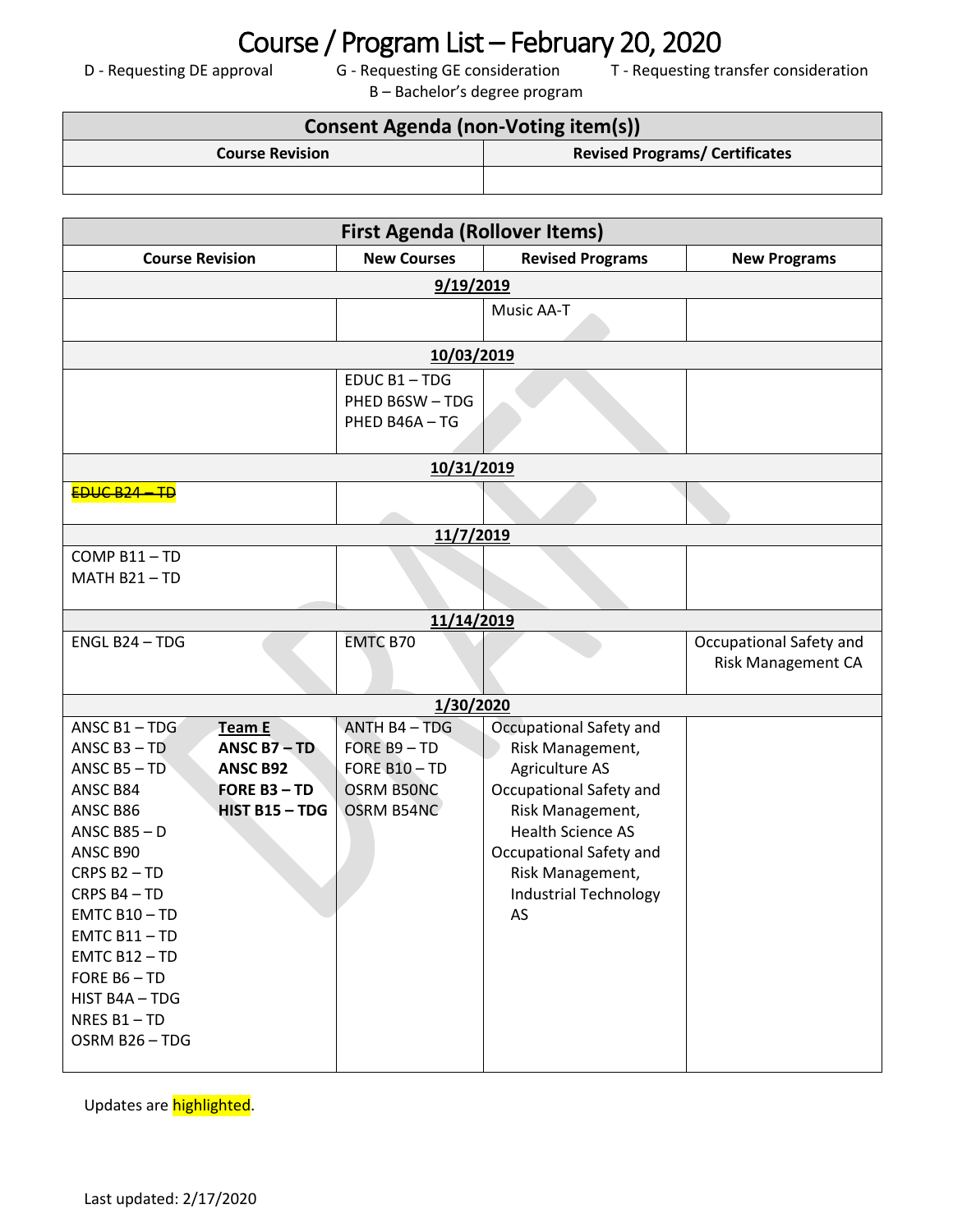## Course / Program List – February 20, 2020<br>D - Requesting DE approval G - Requesting GE consideration T - Requesting tr

B – Bachelor's degree program

T - Requesting transfer consideration

| First Agenda - 2/20/2020                 |                                   |  |  |  |  |
|------------------------------------------|-----------------------------------|--|--|--|--|
| Team Reviews Due before 2/27/2020        |                                   |  |  |  |  |
| <b>Program Revisions</b>                 | <b>New Programs</b>               |  |  |  |  |
| Dietetic Services Supervisor Program CoA | <b>EMLS CoA</b>                   |  |  |  |  |
| <b>Industrial Automation BS</b>          | <b>Human Biology AS</b>           |  |  |  |  |
|                                          | <b>Architectural Drafting CoA</b> |  |  |  |  |
|                                          | Architectural Technology CoA      |  |  |  |  |
|                                          | <b>Business Management CoA</b>    |  |  |  |  |
|                                          | <b>Strategic Management CoA</b>   |  |  |  |  |
|                                          |                                   |  |  |  |  |
| <b>Course Revisions</b>                  | <b>New Courses</b>                |  |  |  |  |
| <b>Team F</b>                            |                                   |  |  |  |  |
| HIST B20A-TDG                            |                                   |  |  |  |  |
|                                          |                                   |  |  |  |  |
| <b>Team G</b>                            |                                   |  |  |  |  |
| <b>INDA B150-B</b>                       |                                   |  |  |  |  |
|                                          |                                   |  |  |  |  |
| <b>Team H</b>                            |                                   |  |  |  |  |
| THEA B2A-TG                              |                                   |  |  |  |  |
|                                          |                                   |  |  |  |  |
| Team I                                   |                                   |  |  |  |  |
| THEA $B28 - T$                           |                                   |  |  |  |  |
|                                          |                                   |  |  |  |  |
|                                          | <b>DE Assignments</b>             |  |  |  |  |
| <b>Course Revisions</b>                  | <b>New Courses</b>                |  |  |  |  |
| HIST B20A-TDG                            |                                   |  |  |  |  |
| *MEDS B35-TDG                            |                                   |  |  |  |  |
|                                          |                                   |  |  |  |  |
| <b>GE Assignments</b>                    |                                   |  |  |  |  |
| <b>Course Revisions</b>                  | <b>New Courses</b>                |  |  |  |  |
| HIST B20A-TDG                            |                                   |  |  |  |  |
| THEA B2A-TG                              |                                   |  |  |  |  |
|                                          |                                   |  |  |  |  |
| * DE request only.                       |                                   |  |  |  |  |